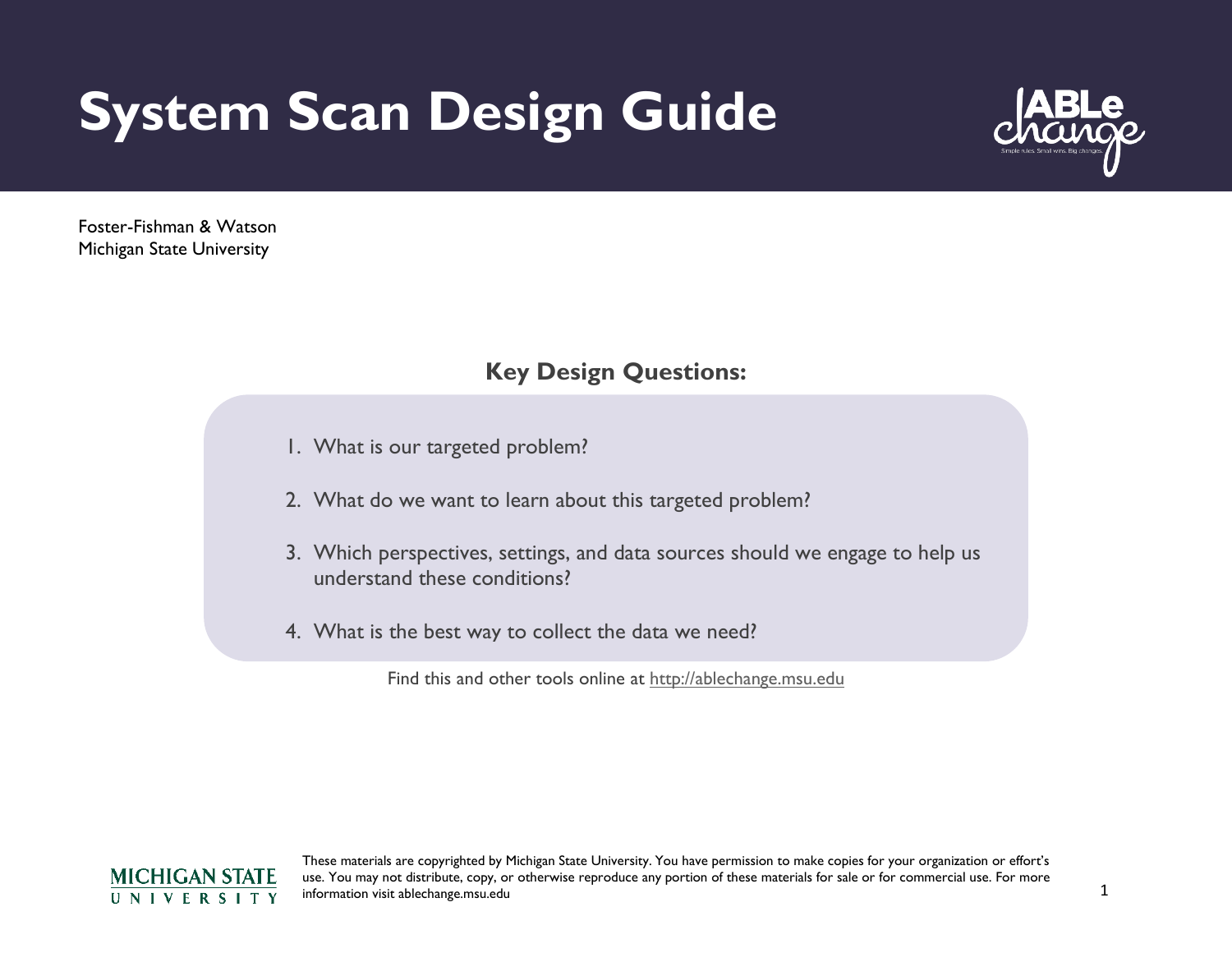

#### A **SYSTEM SCAN** is a process to understand community conditions influencing your targeted problem. This technique is used to gather

information from diverse groups of stakeholders on the system, its problems, and possible solutions to inform your steps moving forward. Engaging different perspectives in the scan is essential for understanding the multifaceted characteristics of your system, as each group will have its own unique view and experience with your targeted problem.

System Scanning involves asking questions to identify system characteristics affecting the targeted problem and the interactions across these system characteristics. This information is then used to:

- **Identify Change Targets:** Identify parts of the system that are "getting in the way" of your goals or vision. These unaligned parts can become your effort's targets for change.
- **Promote Collective Impact:** Identify shared issues to collectively address with local efforts. This information can guide agenda development for local collaborative and coalition meetings.
- **Identify & Leverage Assets:** Discover and leverage system conditions that are aligned with addressing the targeted problem as well as underutilized strengths and resources across the community.

## **Step 1: What targeted problem do we want to focus our scan on?**

What targeted problem or inequity is your effort attempting to address? Remember to define this problem at the population outcome level. For example, targeted population-level problems could include outcomes like "many residents are experiencing obesity" or "many teens are experiencing unwanted pregnancies" (vs. a problem like "not enough services in the community," which is not a population-level outcome).

Include any data you have about who is experiencing this problem or inequity, and where it is happening in your community/county/state. See the Equity [Impact Assessment](http://systemexchange.org/download_file/54/0) tool for more details on how to identify and understand local inequities.

### **Write your Targeted Problem at the top of the System Scan Question Table on page 7.**

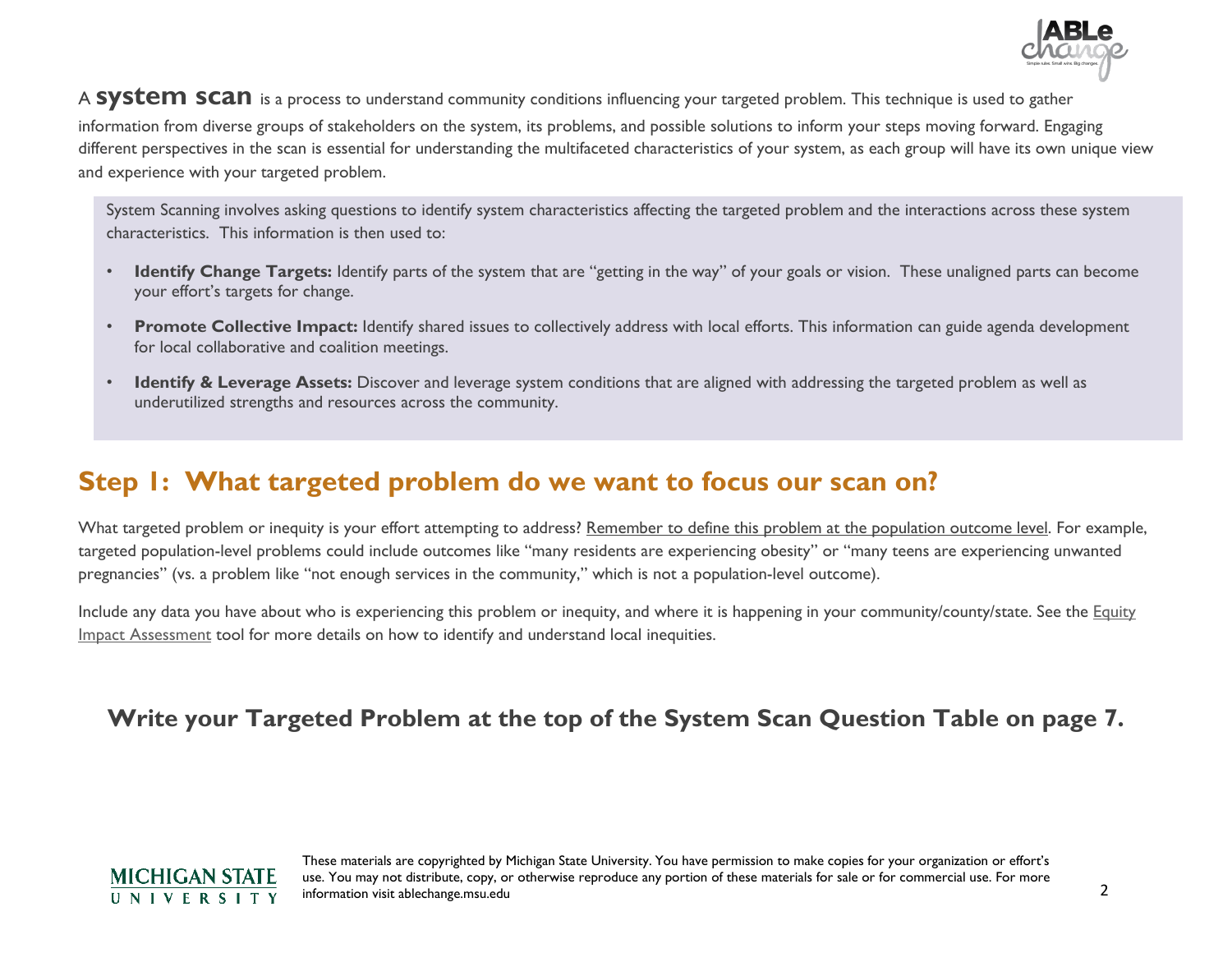

# **Step 2: What do we want to learn about this targeted problem?**

Some communities ask **general questions** about a broad range of community system conditions contributing to their targeted problem, while others ask more **specific questions** related to particular community system patterns contributing to their targeted problem. Alternatively, some communities start with an exploratory scan, and then move to a more intentional scan as they learn about their system.

The following is a list of common system patterns found in many communities. Consider if you want to ask system scan questions about any of these patterns as they relate to your targeted problem (check these below). Note you will likely identify other conditions as you engage in your system scan.

- **Accessibility** of services, supports, and opportunities
- **Quality** of services, supports, and opportunities
- **Coordination** of services and efforts
- **Alignment** of services and efforts
- **Responsiveness** of the system to resident needs/voice
- **Shared Goals** and shared understanding
- **Residents' Engagement** in local services, supports, and opportunities
- **Social Determinants of Health**
- **Structural Inequities** leading to disparities in outcomes for particular portions of the community

How do you identify specific system conditions or patterns to potentially explore in your community's scan? Consider using any of the following processes:

- **Use a Root Cause Analysis** process to explore why targeted problems are happening. As you begin identifying root causes, see if they tend to fall within any of the above system conditions/patterns.
- **Follow Signs.** Explore issues or patterns that have come up in recent conversations, prior work, or evaluations.
- **Leverage Interest.** Examine issues or patterns that currently have some momentum behind them. For example, perhaps there is a new state-wide initiative or local movement related to addressing a particular system pattern (e.g., access to services).

See the *[Example System Scan Questions](http://systemexchange.org/download_file/99/0)* reference tool for some ideas of questions you can ask in your scan. **Add any system scan questions you would like to ask into the System Scan Question Table on page 7.**

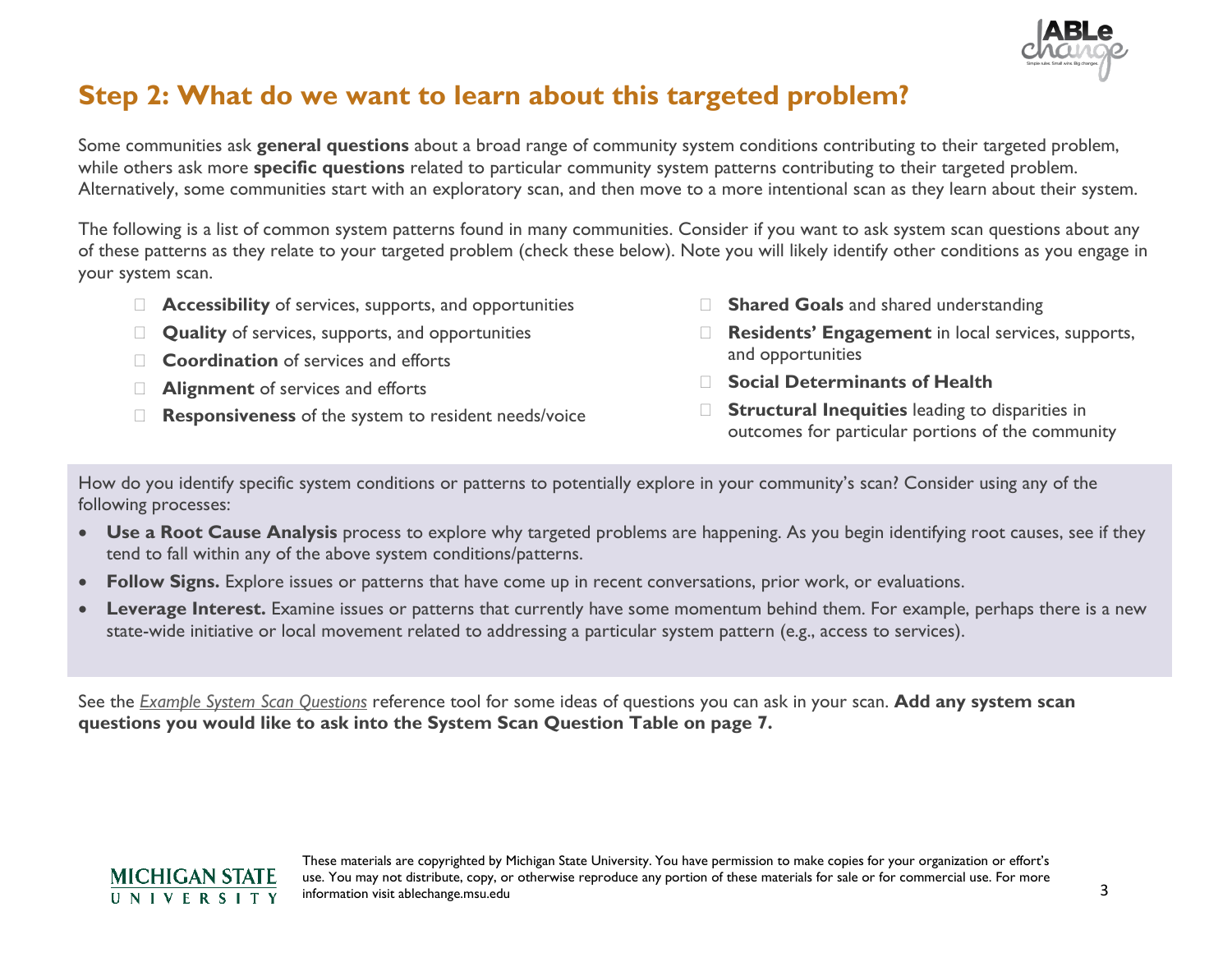

# **Step 3: Which perspectives and settings should we engage to understand our targeted problem?**

Consider the demographics of your local community (see<http://www.brookings.edu/research/interactives/2015/diversity-explosion> for a useful tool in identifying demographics for your area) when identifying potential stakeholders to engage, paying particular attention to groups experiencing the greatest inequities related to your targeted problem. Brainstorm potential perspectives to engage within each category below. Remember to be specific.

| <b>Consider these perspectives and</b><br>settings                                                                                                                  | Which stakeholders or settings are relevant to engage?<br>Be specific (e.g., teenage moms, Pre-K teachers, schools, family restaurants, etc.) |
|---------------------------------------------------------------------------------------------------------------------------------------------------------------------|-----------------------------------------------------------------------------------------------------------------------------------------------|
| <b>Residents</b><br>Children, youth, and adult residents directly experiencing<br>the problem                                                                       |                                                                                                                                               |
| <b>Providers</b><br>Public and private service providers working with those<br>experiencing the problem                                                             |                                                                                                                                               |
| <b>Supporters</b><br>Resident-led groups, faith-based, local businesses,<br>neighborhood organizations, or informal supports                                        |                                                                                                                                               |
| <b>Decision-Makers</b><br>Funders, leaders from local institutions/organizations, or<br>local officials who make decisions over changes and<br>resource allocations |                                                                                                                                               |
| <b>Settings:</b> Schools, hospitals, work sites, businesses,<br>restaurants, grocery stores, neighborhood spaces, public<br>service venues, etc.)                   |                                                                                                                                               |

Looking at this list, determine who/what settings you want to engage in your system scan to start with (you can add more groups as you go). **Write these prioritized groups in the System Scan Question Table starting on page 7.**

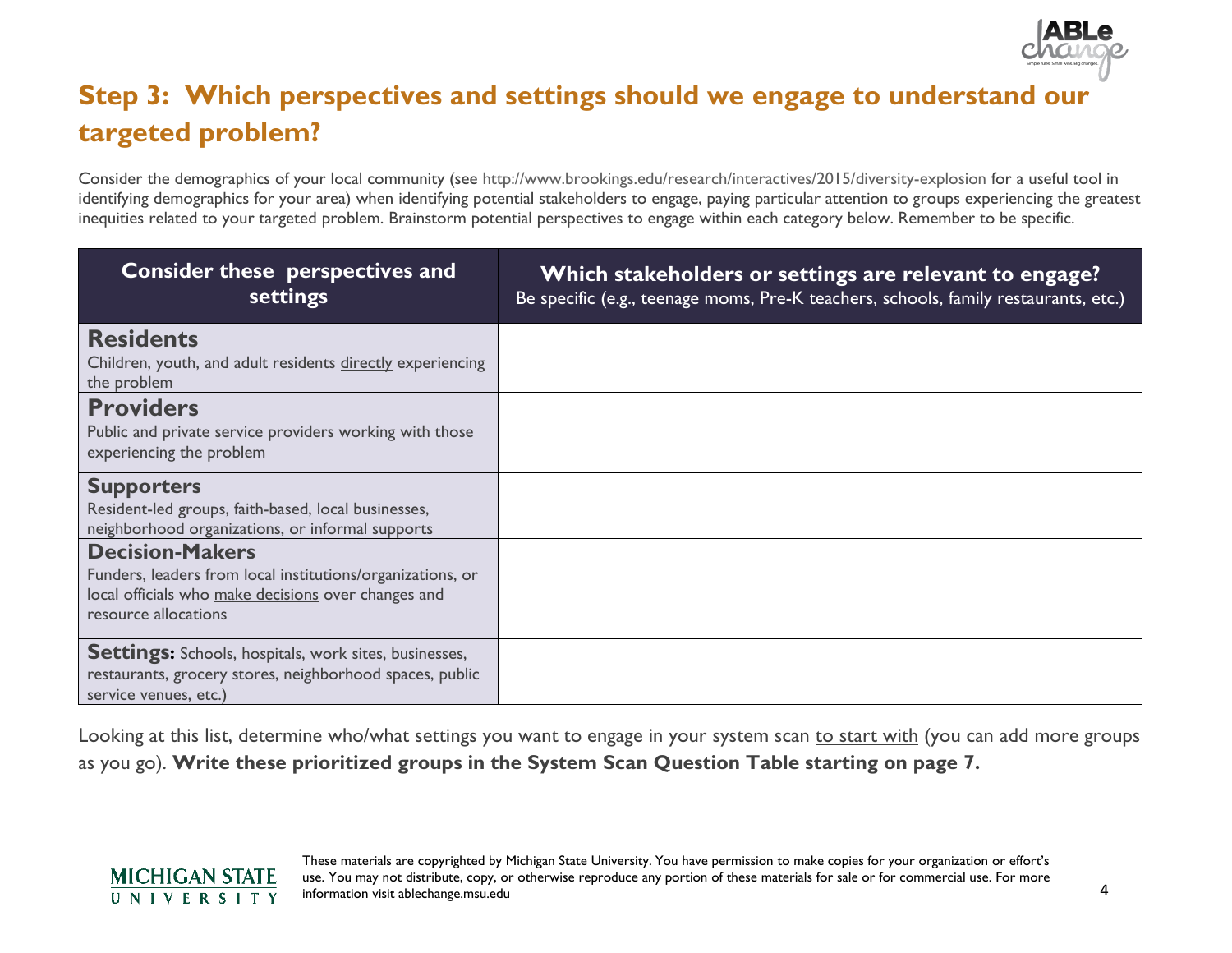

# **Step 4: What is the best way to collect the data we need?**

What approaches or methods can you use to ask your system scan questions? Make sure to draw upon any approaches you currently use to collect information in your work or efforts. **Fill in your method ideas into the table on page 7.**

#### **Conversations**

- **Ask questions at regularly scheduled meetings or gatherings**: ask 2-3 questions per month during regular collaborative, staff, or project meetings**.** Ask a few key system scan questions with residents during regular gatherings (e.g., Head Start meetings, church gatherings, play groups). Get on the agenda of other collaborative groups in town and ask the same 2-3 system scan questions**.**
- **Conversations through direct service touches:** have staff ask residents one or two brief system scan questions during service visits, or have a representative ask residents these questions while in a waiting room or when they enter or exit a setting.
- **Small group conversations (focus groups):** Ask small groups of people (8-12) a short list of system scan questions.
- **Interviews:** schedule interviews to ask key individuals system scan questions; this is especially effective for stakeholders in positions of power.
- **Photovoice:** engage residents (adults and/or youth) in taking pictures in response to several framing questions related to your system scan. Bring the group together to discuss their pictures and talk about action steps.
- **2 hour large group meeting process**: take advantage of an existing organizational or collaborative meeting to ask multiple system scan questions. Give participants time to fill out questions for each system condition on a worksheet, and then facilitate small group discussions about what people wrote. Collect worksheets at the end of the meeting.

#### **Surveys**

- **Constituent surveys through direct service touches:** have staff give a survey with system scan questions to residents at the end of service visits, or have a representative give the survey to residents while in a waiting room or when they enter or exit a setting.
- **Surveys at resident gatherings or events:** distribute surveys to residents attending regular gatherings (e.g., Head Start meetings, church gatherings, play groups), or set up a booth at local events where residents can get information about services - while they are there, give out a brief survey with one or two system scan questions.
- **Intake forms:** have partner organizations add one or two brief system scan questions to their intake forms and then share what they learned during upcoming meetings or in a private phone call/email.
- **Staff surveys:** distribute a system scan survey to staff using partner agencies staff can fill out survey online or during staff meetings.

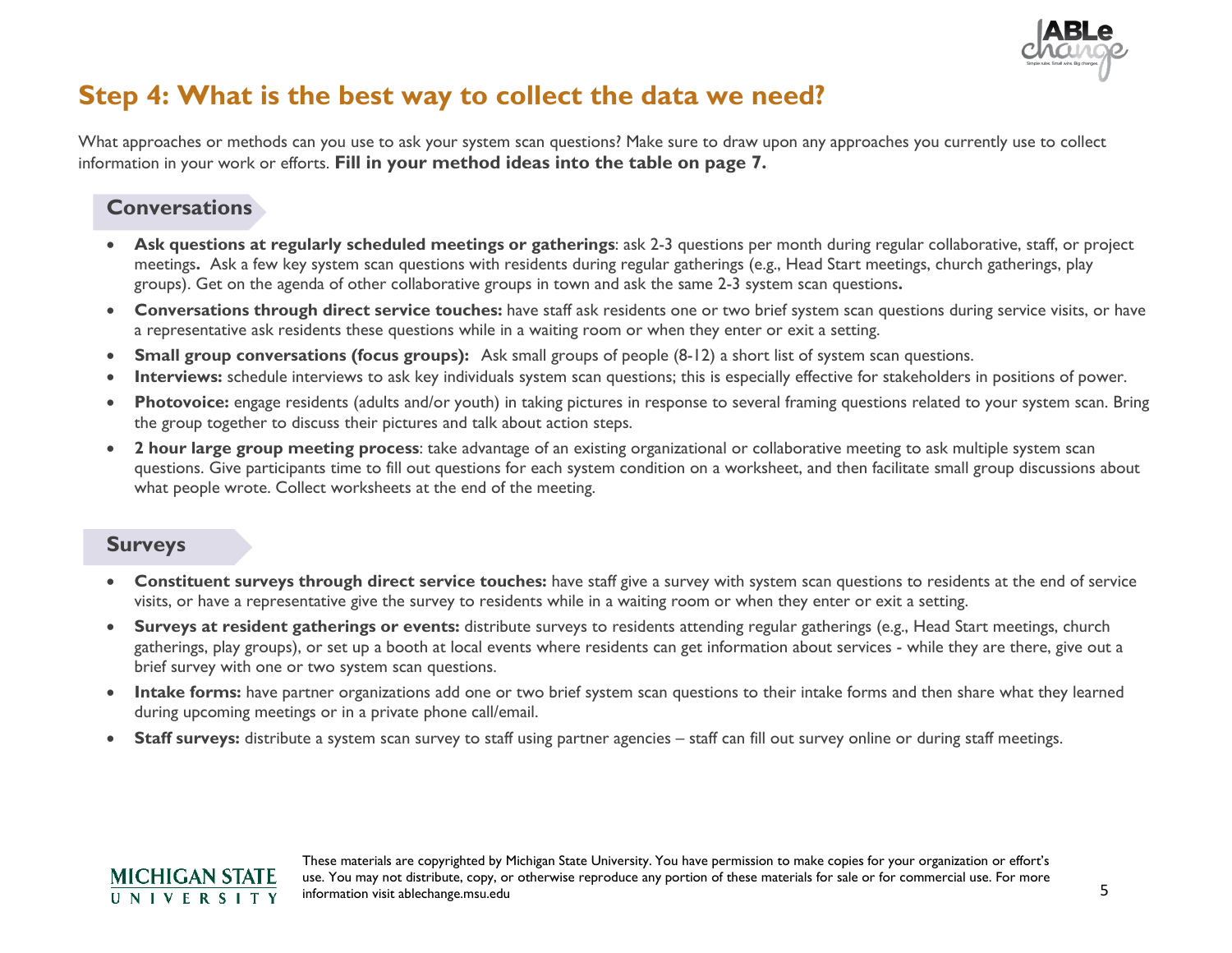

#### **Observations**

- broken swings) and patterns of individual behaviors in the community (e.g., people engaging in physical activity, interacting with neighbors, etc.). • **Community Audit.** Track the condition or existence of physical structures (grocery stores, fast-food restaurants, parks, playgrounds with
- Immersion. Participate with stakeholders' (e.g., residents, staff, community partner) in their daily routines and experiences to better understand local barriers and opportunities.

#### **Impact Assessments**

- **Health Impact Assessment (HIA).** Draw upon a variety of HIA methods (e.g., literature reviews, estimation of effect size) to determine the impact of current and future policies on health outcomes.
- **Racial Equity Impact Assessment.** Draw upon a variety of REIA methods to examine how different racial and ethnic groups will likely be affected by a proposed action or decision.

#### **Existing Data Sources**

- **Existing datasets**: take advantage of data that has already been collected, for example through community forums, prior staff or community surveys, or service delivery records (e.g., service referral records).
- **Policy records**. Look at current policies relevant to your targeted problem within local organizations and at community, city, county, state, or federal levels. For example, review local organizations' policies around information sharing or service referrals, existing land-use policies (e.g., commercial, residential, rental), law enforcement policies, industry standards (e.g., pollution), facility maintenance policies (e.g., trash, playground equipment), etc.

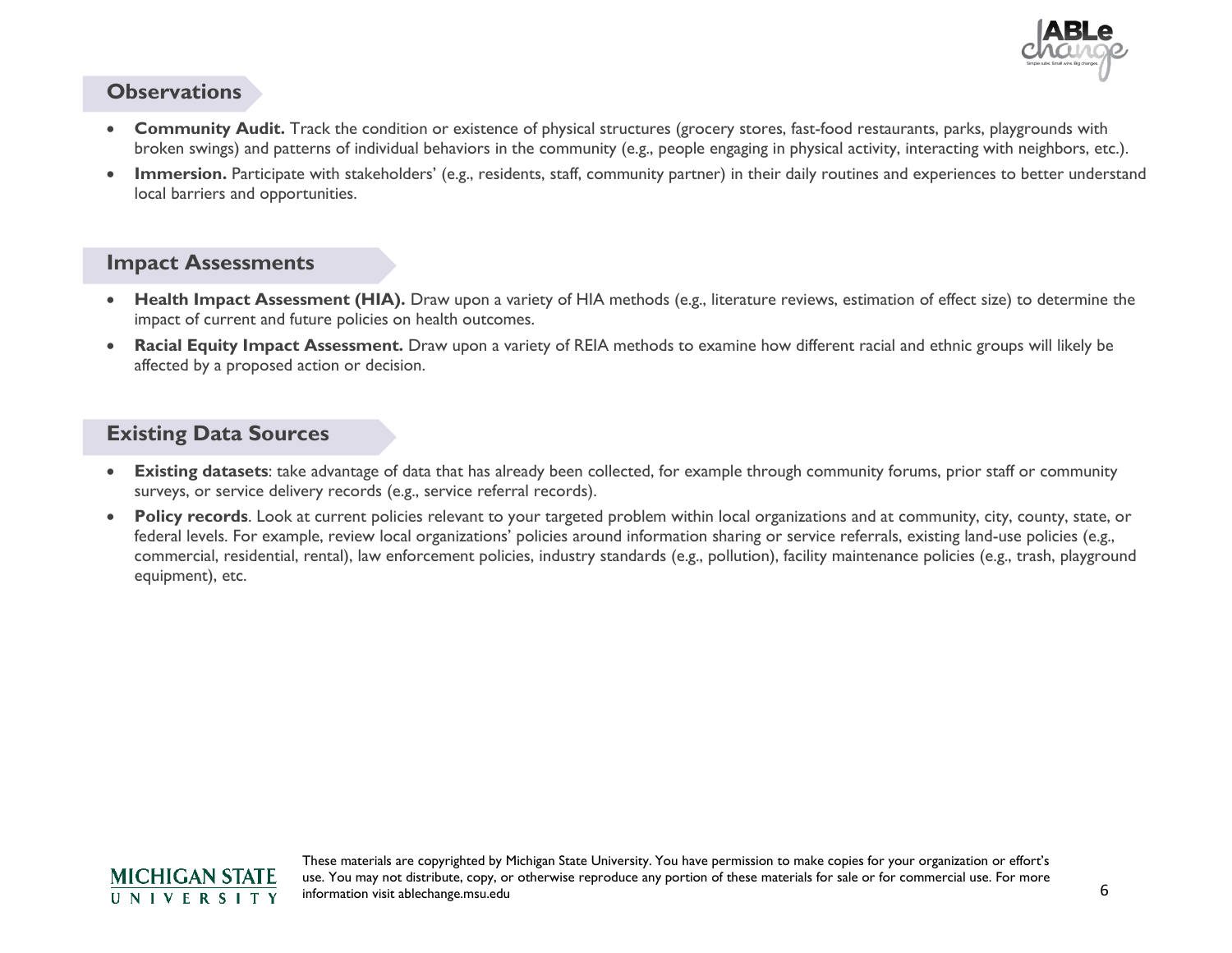

# **System Scan Question Table**

Use the following table to summarize what questions you want to ask in your system scan. List these questions in the first column, and then check off which perspective groups or settings are best positioned to answer or inform these questions in the remaining columns. Add more rows to this table (or print additional copies) as necessary to capture all of the questions you would like to ask in your scan.

| <b>Targeted Problem (step I):</b>                                                                                  |                                                                                                                                                                                                                                                                                                                                                                                                                                                                                                                                                                          |                          |                          |                          |                          |  |
|--------------------------------------------------------------------------------------------------------------------|--------------------------------------------------------------------------------------------------------------------------------------------------------------------------------------------------------------------------------------------------------------------------------------------------------------------------------------------------------------------------------------------------------------------------------------------------------------------------------------------------------------------------------------------------------------------------|--------------------------|--------------------------|--------------------------|--------------------------|--|
| What do you want to learn about the targeted<br>problem (step 2)?<br>Add system scan questions into the rows below | Who/what settings should you engage to understand<br>your targeted problem?<br>Which questions should you ask them? (step 3)<br>Write your prioritized perspective groups/settings in the headers below, and then<br>check off which system scan questions you want to ask with each perspective.<br>Note: some system scan questions are more relevant for certain perspective<br>groups or settings than others. (E.g., policy questions may be more relevant for<br>leaders, while questions about barriers to service access may be more relevant for<br>residents). |                          |                          |                          |                          |  |
| <b>System Scan Questions</b>                                                                                       | <b>Perspective</b><br>$\mathbf{I}$ :                                                                                                                                                                                                                                                                                                                                                                                                                                                                                                                                     | <b>Perspective</b><br>2: | <b>Perspective</b><br>3: | <b>Perspective</b><br>4: | <b>Perspective</b><br>5: |  |
|                                                                                                                    | $\Box$                                                                                                                                                                                                                                                                                                                                                                                                                                                                                                                                                                   | $\Box$                   | $\Box$                   | $\Box$                   | $\Box$                   |  |
|                                                                                                                    | $\Box$                                                                                                                                                                                                                                                                                                                                                                                                                                                                                                                                                                   | $\Box$                   | $\mathbf{L}$             | $\Box$                   | П                        |  |
|                                                                                                                    | П                                                                                                                                                                                                                                                                                                                                                                                                                                                                                                                                                                        | П                        | $\Box$                   | $\Box$                   | $\Box$                   |  |
|                                                                                                                    | П                                                                                                                                                                                                                                                                                                                                                                                                                                                                                                                                                                        | П                        | П                        | $\Box$                   | П                        |  |
|                                                                                                                    | $\Box$                                                                                                                                                                                                                                                                                                                                                                                                                                                                                                                                                                   | П                        | $\Box$                   | $\Box$                   | $\Box$                   |  |
|                                                                                                                    | $\Box$                                                                                                                                                                                                                                                                                                                                                                                                                                                                                                                                                                   | П                        | $\Box$                   | $\Box$                   | $\Box$                   |  |
|                                                                                                                    | $\Box$                                                                                                                                                                                                                                                                                                                                                                                                                                                                                                                                                                   | П                        | П                        | $\Box$                   | П                        |  |
|                                                                                                                    | П                                                                                                                                                                                                                                                                                                                                                                                                                                                                                                                                                                        | П                        | $\Box$                   | $\Box$                   | $\Box$                   |  |

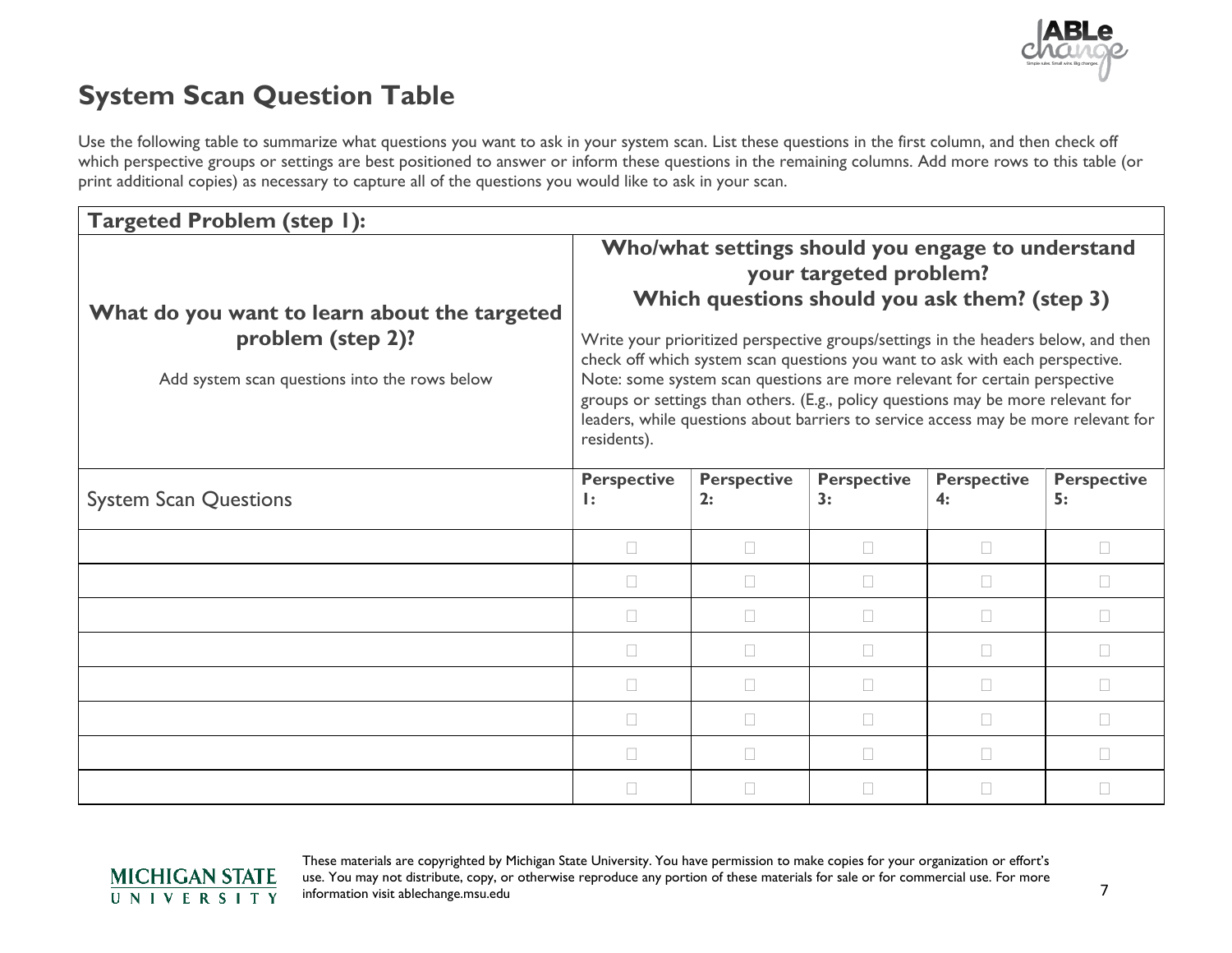

# **System Scan Methods Table**

Use the table below to identify the methods you want to use with each of your prioritized perspective groups from step 4. Refer to the questions you checked off in the System Scan Question Table on page 7 for this perspective group, and identify which questions to use with each of these methods. **Note**: in some cases you will find it useful to re-word the system scan questions so they are easier for each group perspective to understand and answer, and fit with your selected method (e.g., a survey question might have a series of options for people to respond to, where conversation questions are more open ended). Fill out a separate table for each of your prioritized stakeholder groups.

#### **What is the best way to collect the data we need about the Community System Conditions? (step 4)**

| <b>Perspective Group:</b>                |                                                            |                                                            |                                                            |  |  |  |
|------------------------------------------|------------------------------------------------------------|------------------------------------------------------------|------------------------------------------------------------|--|--|--|
| <b>Methods</b>                           | Method I:                                                  | Method 2:                                                  | Method 3:                                                  |  |  |  |
| <b>System Scan</b><br><b>Questions</b>   | Add system scan questions to use with this<br>method below | Add system scan questions to use with this<br>method below | Add system scan questions to use with this<br>method below |  |  |  |
| Target # of<br>perspectives to<br>engage | $N =$                                                      | $N =$                                                      | $N =$                                                      |  |  |  |
| # engaged to<br>date                     | $N =$                                                      | $N =$                                                      | $N =$                                                      |  |  |  |